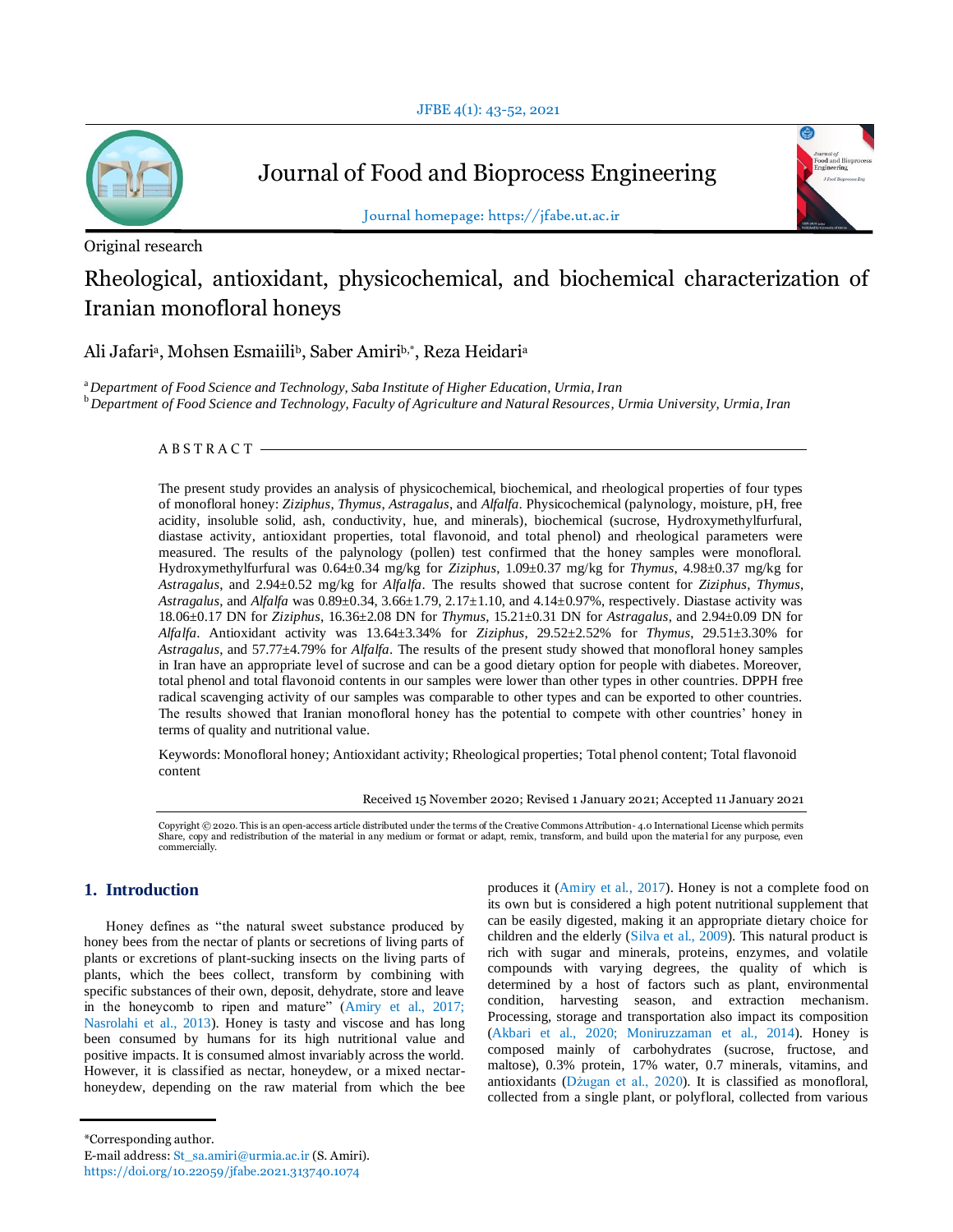plants. Monofloral honey is more expensive and is favored for its unique taste and medicinal properties. Honey has been extensively used in traditional medicine to treat burns, digestive disorders, asthma, skin injuries, and infectious injuries (Farooq et al., 2020).

Monofloral honey is produced worldwide and has unique properties, nutritional, and medicinal properties. Due to the nutritional value and many health characteristics of monofloral honey as well as the worldwide market for this type of honey, the purpose of this study was to investigate the characteristics of four monofloral honey produced in Iran.

# **2. Material and Methods**

#### *2.1. Materials*

Four honey types (*Ziziphus*, *Thymus*, *Astragalus*, and *Alfalfa*) were bought from West Azerbaijan province of Iran. Chemical materials used in the study included phenolphthalein, sodium hydroxide, iodine, sodium thiosulfate, sodium bisulfite, nine hydrine, formic acid, copper(II) sulfate, potassium sodium tartrate, hydrochloric acid, acetic acid, starch glue solution, buffers 4 and 7, ethanol, propanol, sulfuric acid, and formic acid which were purchased from Merck (Darmstadt, Germany). 2, 2‐diphenyl‐1‐ picryl‐hydrazyl‐hydrate, Folin–ciocalteu reagent, Gallic acid, catechin, proline, and ninhydrin were purchased from Sigma-Aldrich (St Louis. MO, USA).

## *2.2. Palynology*

Pollen grains were acetolyzed and dyed, and the identified by Erdtman method (1960) (Diez et al., 2004).

#### *2.3. Physicochemical properties*

## *2.3.1. Moisture content*

The sample was measured according to the White method by a refractometer at 20 ºC (AOAC, 2000).

#### *2.3.2. pH*

Accurately 10 g of the honey sample was solved with distilled water with no carbon dioxide (75 mg) in a beaker. The device was calibrated with buffer 4 and 7. Then, pH was measured at 20 ºC (AOAC, 2000).

#### *2.3.3. Free acidity*

Accurately 10 g of the honey sample was weighed in a beaker and solved with distilled water. The solution was tethered in the proximity of phenolphthalein to reach pH of 8.3 at 0.1 N (AOAC, 2000).

Free acidity (eq/kg) = 
$$
\frac{1000 \times N(V - V1)}{W}
$$
 (1)

*2.3.4. Ash*

Accurately 5 g honey sample was loaded on platinum or Chinese furnace. A few drops of oil were added to prevent foaming. We stirred the furnace until it was black and then burn honey in an oven at 600 °C to turn to ash. Then, we compare the weight of an empty furnace with the one containing ash. The bush containing ash is divided by the sample weight and then multiplied at 100 to get ash rate, as follows (AOAC, 2000).

$$
Ash (%)
$$
  
weight of empty furnace – v

$$
= \frac{\text{weight of empty } furnace - weight of furnace containing ash}{\text{sample weight}}
$$
  
× 100 (2)

#### *2.3.5. Insoluble solids*

Accurately 10 g of honey sample is solved with distilled water and the solution is centrifuged at  $2800 \times g$  for 15 minutes. The resulting sediment is solved in distilled water and filtered by Whatman filter paper 1. The added weight indicates the amount of insoluble solids (Amiry et al., 2017).

Insoluble solids  $(\% )$  = weight of filter paper – dried sediment (3)

#### *2.3.6. Electrical conductivity*

Cell constant electrode is determined and then washed with 40 ml potassium chloride in a small beaker. Electrode conductivity is measured at 20 ºC Sample solution is then prepared. Accurately 20 g of the honey sample was solved in distilled water and added to a 100 ml volumetric flask. The flask was then placed into a water bath at 20 ºC. About 40 ml of the solution was added to a beaker. Conductivity Meter cell was washed with the solution and its conductivity was measured at 20 ºC (AOAC, 2000).

$$
Sh = K \times G \tag{4}
$$

*2.3.7. Color*

The honey color was measured using a colorimeter (CR 410, Tokyo, Japan) (Amiry et al., 2017).

# *2.3.8. Minerals*

Minerals were measured using Inductively Coupled Plasma-Optical Emission Spectrometry (ICP-OES) (Emmertz, 2010).

#### *2.4. Biochemical properties*

#### *2.4.1. Sugar content*

#### *2.4.1.1. Reducing sugar content before hydrolysis*

Accurately 1 g honey sample was solved in distilled water and added to a 250 ml volumetric flask, from which 50 ml was added to a burette. Then, 5 ml Fehling's solution A and 5 ml Fehling's solution B were added to an Erlenmeyer flask and 15 ml of the solution was added to the mixture to be tethered with an appropriate assessment procedure (AOAC, 2000).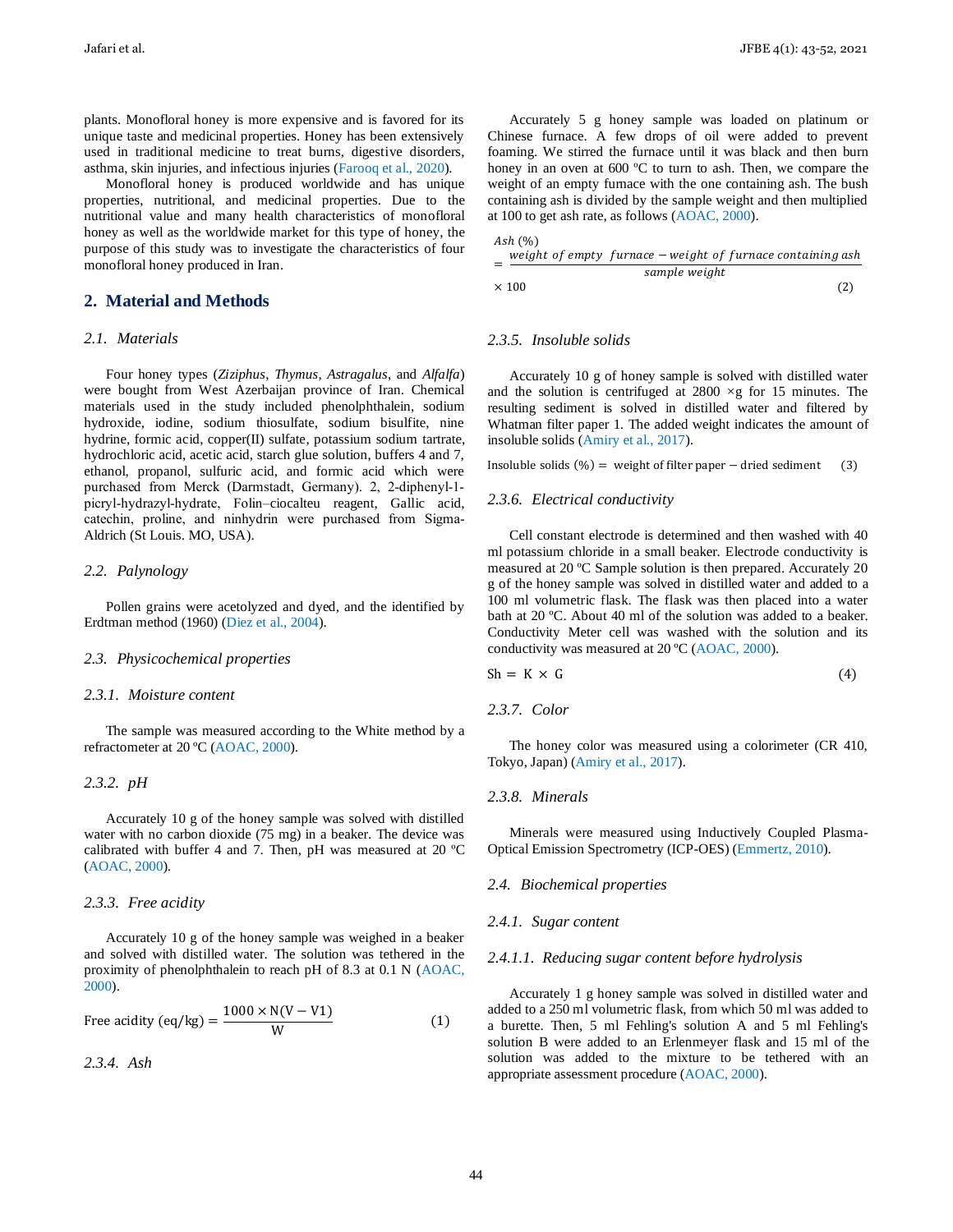$$
S(\%) = \frac{F \times 250 \times 100}{V \times W \times 1000}
$$
 (5)

#### *2.4.1.2. Reducing sugar content after hydrolysis*

Accurately 50 ml of the solution from the 250 ml volumetric flask was poured into a 100ml flask and 2 ml containing concentrated hydrochloric acid. The flask was placed into a water bath for 10 min and then cooled. It was then neutralized using phenolphthalein and NaOH 0.1N (AOAC, 2000).

$$
S_1 (\% ) = \frac{F \times 250 \times 100 \times 100}{W \times V \times 50 \times 1000}
$$
 (6)

## *2.4.1.3. Sucrose*

It was determined as follows (AOAC, 2000):

Sucrose  $(\% ) = (S_1 - S) \times 0.95$  (7)

## *2.4.1.4. Fructose-glucose (Fru/Glu) ratio*

Accurately 25 ml of sample was added to a 250 ml Erlenmeyer flask. Using pipette filler, 20 ml of iodine 0.1 normal, and then NaOH 0.5 normal, were added. Erlenmeyer flask was kept for 15 minutes in a dark place to be added 5ml sulfuric acid 2 normal. Excess iodine was tethered by sodium thiosulfate 0.1 using starch glue solution (AOAC, 2000).

Glucose (
$$
\%
$$
) = 
$$
\frac{250 \times 9.01 \times D \times 100}{25 \times w \times 1000}
$$
 (8)

Fructose  $(\%)$ 

 $=$  Reducing sugar before hydrolysis – Glucose (9)

#### *2.4.2. Antioxidant properties*

#### *2.4.2.1. Total phenol content*

Accurately 1ml of the honey extract was mixed with 1ml phenol. After 10 min, a 10% solution was added to the mixture. The resulting solution was regulated with 10ml distilled water and kept in the dark place for 90 min. The absorption of the solution was measured using Ultraviolet–visible (UV-Vis) spectrometry (Model T60, Beijing, China) at 725 nm. Calibration was done by the Gallic acid standard curve at concentrations 12.5, 25, 50, 62.5, 100, and 125  $\mu$ g/ml, R<sup>2</sup>=0.9987 (Amiri et al., 2019b).

#### *2.4.2.2. Total flavonoid content*

Accurately 1 ml of the honey extract was mixed with distilled water. First, NaNo<sub>2</sub> was added and within 5 and 6 min,  $AlCl<sub>3</sub> (10%$ w/v, 3 ml) and NaOH (1 M, 2 ml), respectively. Solution volume was increased by 10 ml distilled water and stirred to ensure an appropriate mixture. The absorption of the solution was measured using UV-Vis spectrometry at 725 nm. Calibration was done by catechin standard curve at concentrations 20, 40, 60, 80, and 100,  $R^2$ =0.9987 µg/ml (Serem & Bester, 2012).

## *2.4.2.3. DPPH free radicals scavenging*

Accurately 5 ml of the honey extract was mixed with a methanol solution containing DPPH free radicals. The solution was stirred and kept for 5 minutes in a dark place to avoid any variations in absorption the levels. Reduction in level of DPPH radicals was measured by determining absorption at 517 nm (Amiri et al., 2019).

$$
\text{DPPH radical scanning } (\%) = 1 - \frac{X1 - X2}{X3} \times 100 \tag{10}
$$

 $X1=$  Absorbencies of the sample,  $X2=$  Sample blank,  $X3=$ DPPH blank.

## *2.4.3. Hydroxymethylfurfural (HMF)*

Accurately 5 g of the honey sample was added to a beaker and mixed with distilled water to be poured in a 50ml volumetric flask. Then, 0.5 ml of solutions 1 and 2 were added to the mixture. Two drops of ethanol were added to suppress foam. The initial 10 ml of the product was disposed and the rest was collected. About 5 ml of filtered honey was added to two separate tubes, one containing 5 ml distilled eater (sample tube) and the other containing 5ml sodium bisulfite (to avoid absorption of HMF). The tubes were then mixed. Absorption against the reference tube was measured at wavelengths of 284 and 336 nm with 10 ml cell (AOAC, 2000).

HMF (mg/kg) = 
$$
(A284 - A336) \times 149.7 \times 5 \times \frac{D}{W}
$$
 (11)

## *2.4.4. Diastase activity*

Accurately 10 ml of the honey sample was added to a 50 ml volumetric flask while 10 ml starch was added to another flask. Both flasks were placed into a water bath at 40 ºC. After 15 minutes, 5 ml of the starch solution was added to the honey solution. Five minutes later, 0.5 ml of the solution was extracted and 5 ml diluted iodine was added. Some water was also added to standardize starch solution. The mixture was stirred. The absorption level of each solution was separately measured at 660 nm (AOAC, 2000).

Diastase activity (DN) = 
$$
\frac{60 \text{ minutes}}{Tx} = \frac{0.10}{0.01} \times \frac{1.0}{2.0} = \frac{300}{Tx}
$$
 (12)  
Tx = Time per minute.

#### *2.4.5. Proline content*

Accurately 0.5 ml of the sample solution and 0.5 ml of proline were added to two separate tubes. Also, 0.5 ml of water was added to a blank tube. Then, 1 ml of ninhydrin-formic acid was added to each tube. The tubes were capped and stirred for 15 min and then were placed into a boiling water bath for 5 min. They were then placed into a water bath at 70 ºC. Here, 5 ml, 2-propanol was added to tubes and they were recapped. Then, they were taken out of the bath and let for 45 min in the room temperature to complete the color process. Finally, tube absorption at wavelength 500-520 nm as measured for the blank tube (maximum absorption was 510) (AOAC, 2000).

$$
Wp = \frac{Ep}{Es} \times \frac{M1}{M2} \times 80
$$
\n(13)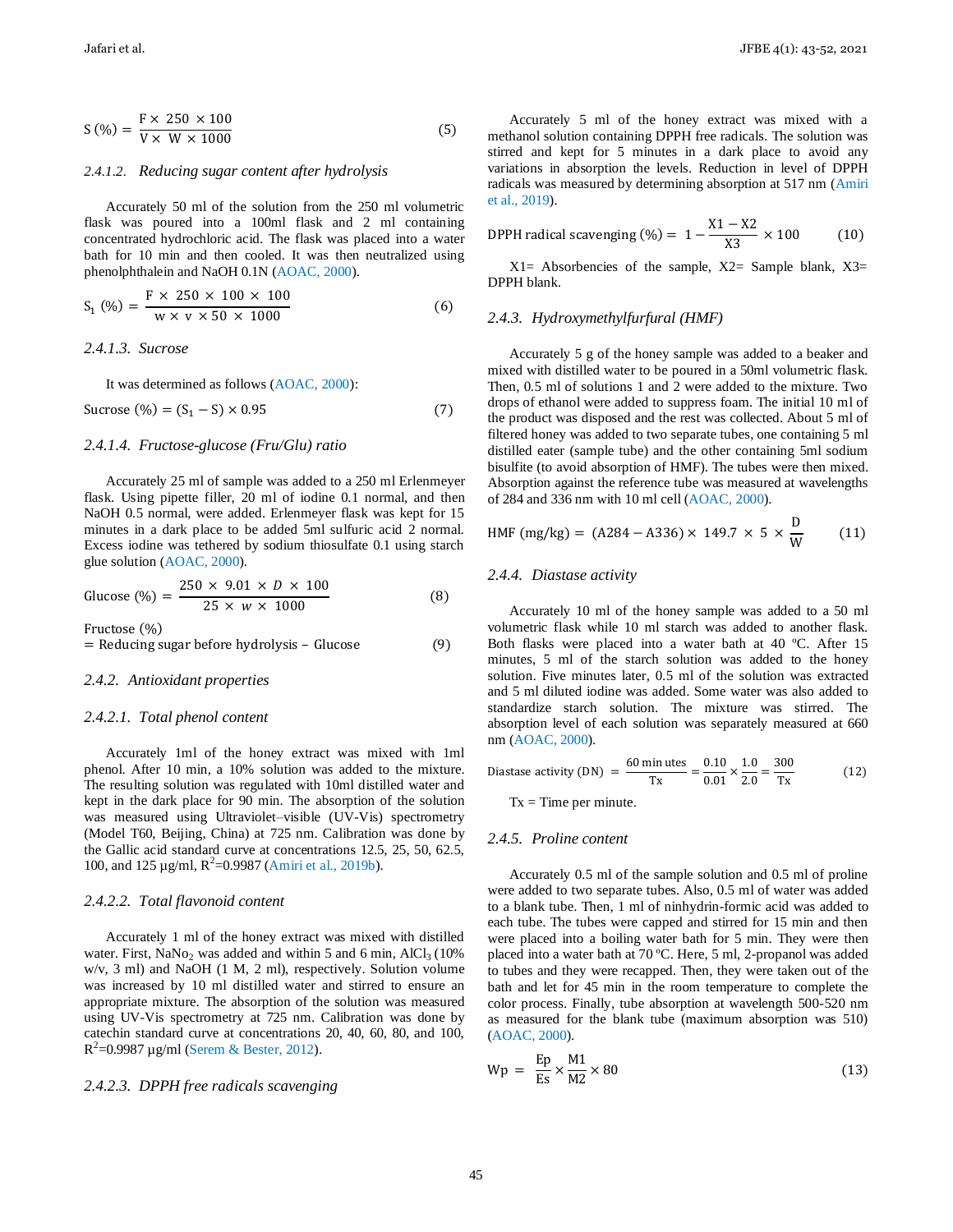#### *2.5. Rheological properties*

## *2.5.1. Surface stickiness*

Stickiness was measured using a TA. XII plus Texture Analyzer. Using a rod (probe 25 mm), 5 g force was exerted for 2 min on a sample surface. The rod was then separated at 8 mm/s from the sample and kept at a distance of 170 mm above the sample. The maximum force required to separate the rod from the surface was defined as stickiness (Amiry et al., 2017).

## *2.5.2. Stringiness*

Stringiness is the distance the rod travels after separating from the sample surface before the force drops to 2.5 g. Greater distances indicate more stringiness (Amiry et al., 2017).

#### *2.6. Statistical analysis*

The present study used a completely randomized and descriptive design at three replications. Analysis of variance (ANOVA) at 95% confidence level ( $\alpha$ =0.05) and Tukey's test to compare means were performed using MINITAB Statistical Software Release 19.0 (Minitab Inc., State College, PA, USA) and charts were prepared using Excel 2016 (Microsoft, Redmond, WA, USA).

## **3. Results and Discussion**

#### *3.1. Palynology*

Palynology was conducted in the Agricultural and Natural Resources Research and Education Center of Urmia, Iran. Results indicate that all four honey samples under study were monofloral and pure (low pollen grains count in the sample) (Fig. 1). Terrab et al. (2003) performed palynology on 20 honey samples in Morocco (such as Lannea, Vitellaria and Combretaceae, Acacia) and reported that most of them were monofloral (> 45% of the total pollen grains counted). Meda et al. (2005) analyzed pollen grains on 27 honey types (including 7 monofloral honeys of Sunflower, Loeflingia, Heathet, Mint, Wood sag, Crucifer, and Carob tree) in Burkina Faso. Results of our study were in agreement with other findings in the literature.

#### *3.2. Physicochemical properties*

#### *3.2.1. Moisture*

Water is the second most important component of honey. The moisture content of honey depends on the ripening factors of honey, including the harvest season, the degree of ripeness of honey in the hive, climatic conditions, plant origin, harvesting techniques and storage conditions. This parameter is very important in terms of quality, stability against fermentation, shelf life and crystallization of honey during storage and its amount may change due to storage conditions (Akbari et al., 2020). Moisture content was in the range of 16.10-17.48% for *Alfalfa*, *Thymus*, *Astragalus,* and *Ziziphus*. Maximum and minimum moisture were observed for *Alfalfa* (17.48  $\pm 0.81\%$ ) and Knoar (16.10  $\pm 0.11\%$ ), respectively

(Table 1). Silva et al. (2009) reported that moisture content in Portuguese monofloral eucalyptus honey was 16.65%. Ozcan and Olmez (2014) reported 17.1-20% in Turkey, and Chirife et al. (2006) reported 15-21% moisture in Argentina. Moisture content in Iranian samples was in agreement with other studies.

## *3.2.2. pH*

In general, honey is acidic in nature, regardless of its variable geographical origin. pH is an indicator that affects the consistency and texture of honey during storage (Akbari et al., 2020). pH was in the range of 3.6-5.73 for *Ziziphus*, *Thymus*, *Astragalus,* and *Alfalfa* samples. Maximum and minimum pH were observed for *Ziziphus*  $(5.73\pm0.03)$  and *Alfalfa*  $(3.63\pm0.002)$ , respectively (Table 1). Silva et al. (2009) reported that pH in Portuguese monofloral eucalyptus honey was 3.83. Manu Kumar et al. (2013) found the pH of 3.30-4.13 for Indian samples. Adenekan et al. (2010) reported 3.1-4.5 for Nigerian samples and Hasan (2013) found the pH level of 3.9 in Iraq. These are in agreement with our findings on Iranian samples.

## *3.2.3. Free acidity*

Acidity is one of the important quality indicators of honey, which increases in the case of fermentation in honey. Acids play a major role in the sensory properties of honey, with organic acids responsible for the acidity of honey, most notably gluconic acid in equilibrium with its lactones or esters and inorganic ions such as phosphate and chloride (Akbari et al., 2020). Acidity was found to be in the range of 28-36.33 (eq/kg) for *Thymus*, *Astragalus*, *Alfalfa*, and *Ziziphus*. Maximum and minimum acidity were observed for *Thymus* (36.33±2.51 eq/kg) and *Ziziphus* (28±1 eq/kg), respectively (Table 1). Adenekan et al. (2010) reported acidity of 6.15-41.2 (eq/kg) for Nigerian samples. In Iraq, it was reported by Hasan (2013) as 28.76 (eq/kg). Ozcan and Olmez (2014) reported acidity of 18.2-47.5 (eq/kg) in Turkish samples. Our results are in agreement with these findings.

## *3.2.4. Ash*

Ash content is one of the parameters that are related to the plant and geographical origin of honey samples. The ash content of honey is mainly low and depends on the nectar composition of the dominant plants in its formation (Farooq et al., 2020). Ash was in the range of 0.07-0.18% for *Astragalus*, *Thymus*, *Ziziphus,* and *Alfalfa*. Maximum and minimum ash were observed for *Astragalus* (0.18 ±0.03%) and *Alfalfa* (0.07 ±0.03%), respectively (Table 1). Terrab et al. (2004) studied Spanish monofloral Avishn and reported an ash level of 0.16-0.60%. Similarly, Sancho et al. (1992) reported an ash level of 0.05-0.50%. Ash content in the study by Vit et al. (2009) was 0.03-0.13%. These are in agreement with our findings on Iranian samples.

## *3.2.5. Insoluble solids*

This component represents the suspended wax particles and the remains of insects and plants in honey and is a measure of its cleanliness (Farooq et al., 2020). Insoluble solids content was in the range of 0.11-0.13% for *Thymus*, *Astragalus*, Knoar and *Alfalfa*. Maximum and minimum insoluble solid content were observed *Thymus* 0.13±0.01% and *Ziziphus,* and *Alfalfa* (0.11±0.005%)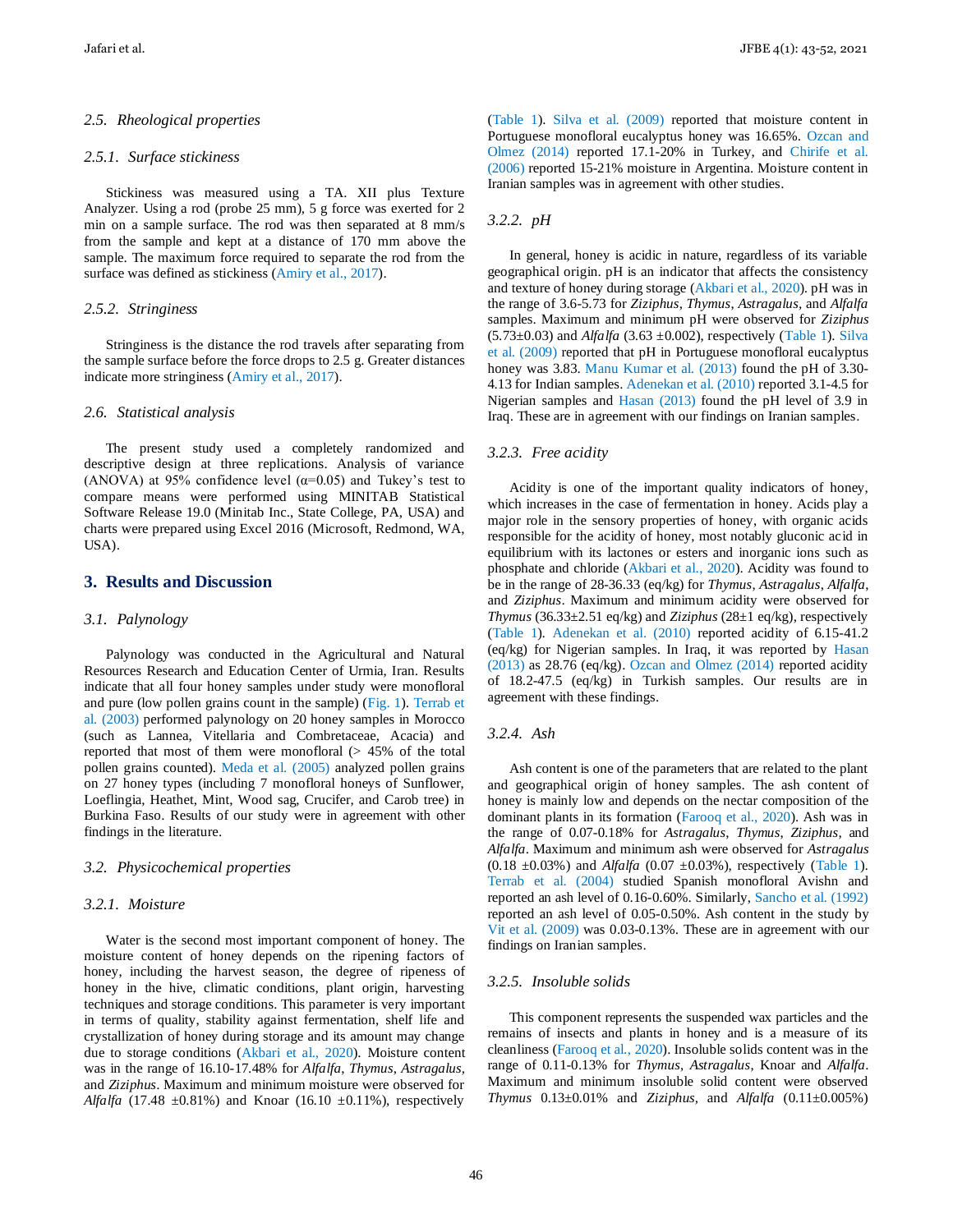(Table 1). Owayss (2005) reported insoluble solid content in Egypt as 0.07%. In Brazil, it was found by Santos et al. (2014) as 0.27- 0.95%. However, our results on Iranian samples are in disagreement with these findings and this is because of differences in plant species, climate and soil productivity.

## *3.2.6. Electrical conductivity*

Electrical conductivity is one of the important physicochemical indicators used in distinguishing flower honey from honeydew. The electrical conductivity depends on the content of ash and honey acid, so the higher the content, the higher the electrical conductivity. Today, electrical conductivity measurement has replaced the measurement of ash content (Farooq et al., 2020). Conductivity was in the range of 0.15-0.45 ms for *Ziziphus*, *Thymus*, *Alfalfa*, and *Astragalus*. Maximum and minimum conductivity were observed for Knoar  $(0.45\pm0.02$  ms) and *Astragalus* (0.15-0.001 ms), respectively (Table 1). In the study by Adenekan et al. (2010), conductivity was 0.25-0.64 ms and Hasan (2013) reported conductivity of 0.28 ms in Iraq. The conductivity of Portuguese monofloral eucalyptus honey was 21.5 ms in the study by Silva et al. (2009). Our results are in agreement with these findings.

| Characteristics              |              | Ziziphus Honey                | Thymus Honey                  | Astragalus Honey              | Alfalfa Honey                 |
|------------------------------|--------------|-------------------------------|-------------------------------|-------------------------------|-------------------------------|
| Moisture (%)                 |              | $16.10 \pm 0.11^{\text{A}}$   | $16.94 \pm 0.28$ <sup>A</sup> | $16.89 \pm 0.59$ <sup>A</sup> | $17.48 \pm 0.81$ <sup>A</sup> |
| рH                           |              | $5.73 \pm 0.030$ <sup>A</sup> | $3.91 \pm 0.005^{\rm B}$      | $3.79 \pm 0.005^{\circ}$      | $3.63 \pm 0.002^D$            |
| Free acidity (eq/kg)         |              | $28.00 \pm 1.00^{\rm B}$      | $36.33 \pm 2.52^A$            | $35.00 \pm 1.00$ <sup>A</sup> | $34.00 \pm 1.00^{\text{A}}$   |
| Ash $(% )$                   |              | $0.15 \pm 0.04^{\rm A}$       | $0.15 \pm 0.06$ <sup>A</sup>  | $0.18 \pm 0.03$ <sup>A</sup>  | $0.07\pm0.03^{\mathrm{A}}$    |
| Insoluble solids (%)         |              | $0.11 \pm 0.005$ <sup>A</sup> | $0.13 \pm 0.01^{\rm A}$       | $0.12 \pm 0.01^{\text{A}}$    | $0.11 \pm 0.005$ <sup>A</sup> |
| Electrical conductivity (ms) |              | $0.45 \pm 0.02^{\text{A}}$    | $0.17 \pm 0.007^{\rm B}$      | $0.15 \pm 0.001$ <sup>C</sup> | $0.15 \pm 0.008$ <sup>C</sup> |
| Color                        |              |                               |                               |                               |                               |
|                              | $L^*$        | 51                            | 71                            | 91                            | 73                            |
|                              | $a^*$        | 34                            | 43                            | $\mathbf{1}$                  | $21\,$                        |
|                              | $b^\ast$     | $\overline{4}$                | 31                            | 66                            | 37                            |
|                              | Hue          | 6.74                          | 41.31                         | 3781.52                       | 100.95                        |
|                              | Chroma       | 34.23                         | 53.01                         | 66.01                         | 42.54                         |
| Mineral content (ppm)        |              |                               |                               |                               |                               |
|                              | Ag           | 0.51                          | 0.54                          | 0.57                          | 0.69                          |
|                              | Al           | 28493                         | 39890                         | 25398                         | 30200                         |
|                              | As           | $2.5\,$                       | 2.5                           | $\ensuremath{\mathfrak{Z}}$   | 2.5                           |
|                              | Ba           | $77 \,$                       | 119                           | 68                            | 87                            |
|                              | Be           | $\mathbf{1}$                  | $\mathbf{1}$                  | $\mathbf{1}$                  | $\mathbf{1}$                  |
|                              | Ca           | 37111                         | 40089                         | 36447                         | 44229                         |
|                              | Cd           | 0.19                          | 0.2                           | 0.21                          | 0.2                           |
|                              | Ce           | 12                            | 15                            | 11                            | 13                            |
|                              | Co           | $\overline{\mathbf{4}}$       | $\boldsymbol{7}$              | $\sqrt{5}$                    | 6                             |
|                              | Cr           | 62                            | 38                            | 16                            | 33                            |
|                              | Cu           | 227                           | 284                           | 252                           | 248                           |
|                              | Fe           | 4263                          | 5874                          | 3931                          | 4121                          |
|                              | ${\bf K}$    | $10\,$                        | $10\,$                        | $10\,$                        | $10\,$                        |
|                              | La           | $\sqrt{5}$                    | $\epsilon$                    | $\overline{4}$                | $\mathfrak{S}$                |
|                              | $\rm Li$     | 1522                          | 1623                          | 885                           | 1857                          |
|                              | Mg           | 15314                         | 16559                         | 16284                         | 18902                         |
|                              | Mn           | 320                           | 384                           | 283                           | 253                           |
|                              | Mo           | 1.77                          | 1.63                          | 1.93                          | 2.27                          |
|                              | Na           | 32584                         | 20614                         | 17058                         | 51958                         |
|                              | $\rm Ni$     | 53                            | $77\,$                        | 76                            | 46                            |
|                              | $\, {\bf P}$ | 19141                         | 22856                         | $3*$                          | 22510                         |
|                              | Pb           | $20\,$                        | $30\,$                        | $17\,$                        | 63                            |
|                              | ${\bf S}$    | 10447*                        | 2578                          | 3808                          | 5487                          |
|                              | ${\rm Sb}$   | 0.95                          | 1.05                          | 0.98                          | 1.07                          |
|                              | $\rm Sc$     | 1.1                           | 1.3                           | 1.1                           | 1.2                           |
|                              | $\rm Sr$     | 473                           | 163                           | 166                           | 782                           |
|                              | Th           | 5.4                           | 6.8                           | 6.2                           | 6.9                           |
|                              | Ti           | 185                           | 211                           | 190                           | 194                           |
|                              | U            | $\sqrt{5}$                    | 5                             | 5                             | 5                             |
|                              | $\mathbf V$  | $\sqrt{6}$                    | $\sqrt{6}$                    | 6                             | $\boldsymbol{7}$              |
|                              | $\mathbf Y$  | $\boldsymbol{7}$              | 9                             | 6                             | $\tau$                        |
|                              | Yb           | $\rm 0.8$                     | 0.9                           | 0.7                           | $\rm 0.8$                     |
|                              | Zn           | 351                           | 305                           | 215                           | 216                           |
|                              | Zr           | 69                            | 85                            | 65                            | 76                            |

Table 1. Physicochemical properties of monofloral honeys.

\* Mean  $\pm$  standard deviations in the same raw with different letters are significantly different (p < 0.05).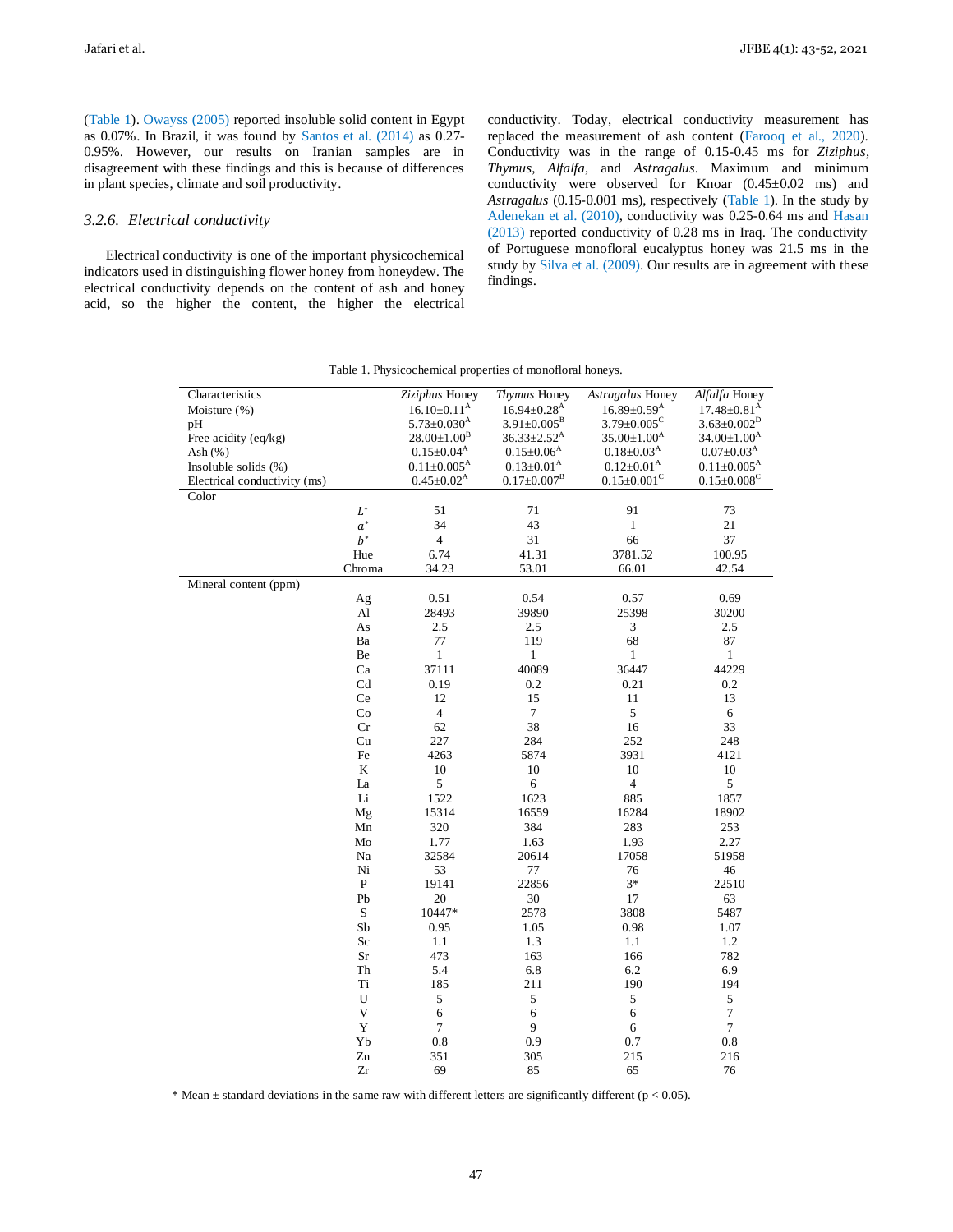| Characteristics                  |                                                                                                    | Ziziphus Honey                                                                                   | Thymus Honey                                                                                   | Astragalus Honey                                                                         | Alfalfa Honey                                                                                   |
|----------------------------------|----------------------------------------------------------------------------------------------------|--------------------------------------------------------------------------------------------------|------------------------------------------------------------------------------------------------|------------------------------------------------------------------------------------------|-------------------------------------------------------------------------------------------------|
| Sugar content                    |                                                                                                    |                                                                                                  |                                                                                                |                                                                                          |                                                                                                 |
|                                  | Reducing sugar (%)                                                                                 | $79.42 \pm 1.59^{\mathrm{B}}$                                                                    | $82.42 \pm 3.83^B$                                                                             | $92.47+1.10A$                                                                            | $81.36 \pm 2.22^{\rm B}$                                                                        |
|                                  | Total sugar (%)<br>Fru/Glu<br>Sucrose $(\%)$                                                       | $80.36 \pm 1.23$ <sup>C</sup><br>$0.97+0.05^{\rm B}$<br>$0.89 + 0.34^{\rm B}$                    | $86.29 \pm 2.07^{\mathrm{B}}$<br>$1.05 + 0.0$ <sup>AB</sup><br>$3.66 \pm 1.79$ <sup>AB</sup>   | $94.76 \pm 1.99$ <sup>A</sup><br>$0.93+0.03^{\rm B}$<br>$2.17+1.10^{AB}$                 | $85.72 \pm 1.39^B$<br>$1.11 \pm 0.03$ <sup>A</sup><br>$4.14 \pm 0.97$ <sup>A</sup>              |
| Antioxidant properties           |                                                                                                    |                                                                                                  |                                                                                                |                                                                                          |                                                                                                 |
|                                  | Total phenolic content $(mg/kg)$<br>Total flavenoid content (mg/kg)<br>DPPH radical scavenging (%) | $1.257 + 0.098$ <sup>C</sup><br>$0.025 \pm 0.0015$ <sup>A</sup><br>$13.64 \pm 3.34$ <sup>A</sup> | $1.399 + 0.093^{\mathrm{B}}$<br>$0.017 \pm 0.0005$ <sup>C</sup><br>$29.52 \pm 2.52^{\text{A}}$ | $0.784 \pm 0.15^{\text{B}}$<br>$0.022 \pm 0.00^{\rm B}$<br>$29.51 \pm 3.30^{\mathrm{B}}$ | $1.217 + 0.098$ <sup>A</sup><br>$0.023 \pm 0.0015$ <sup>AB</sup><br>$57.77 + 4.79$ <sup>A</sup> |
| Hydroxymethylfurfural<br>(mg/kg) |                                                                                                    | $0.64 + 0.34^{\circ}$                                                                            | $1.09 + 0.37^{\circ}$                                                                          | $4.98 \pm 0.37$ <sup>A</sup>                                                             | $2.94 \pm 0.52^{\rm B}$                                                                         |
| Diastase activity (DN)           |                                                                                                    | $18.06 \pm 0.17$ <sup>B</sup>                                                                    | $16.36 \pm 0.08$ <sup>C</sup>                                                                  | $15.21 \pm 0.31$ <sup>D</sup>                                                            | $20.94 \pm 0.09^{\text{A}}$                                                                     |
| Proline content $(mg/kg)$        |                                                                                                    | $453.82 \pm 2.13^{\mathrm{B}}$                                                                   | $325.52 \pm 2.80^{\mathrm{D}}$                                                                 | $352.58 \pm 2.02^{\circ}$                                                                | $744.54 \pm 2.88$ <sup>A</sup>                                                                  |

Table 2. Biochemical Properties of monofloral honeys.

\* Mean  $\pm$  standard deviations in the same raw with different letters are significantly different ( $p < 0.05$ ).



Fig. 1. The results of palynology analysis of monofloral honeys: (A) *Ziziphus*, (B) *Thymus*, (C) *Astragalus* and (D) *Alfalfa*.

## *3.2.7. Color*

Color ranged for  $L^*$  (51-91),  $a^*$  (1-43),  $b^*$  (4-66), *hue* angle (6.74-3781.52), and *chrome* angle (34.23-66.01). Maximum and minimum *L \** were observed for *Astragalus* (91) and *Ziziphus* (51). Maximum and minimum *a \** were observed for *Thymus* (43) and *Astragalus* (1). Maximum and minimum *b \** were observed for *Astragalus* (66) and *Ziziphus* (4). Maximum and minimum *hue*  angle were observed for *Astragalus* (3781.52) and *Ziziphus* (6.74). Maximum and minimum *chrome* angle were observed for *Astragalus* (66.1) and *Ziziphus* (34.23). The results are given in Table 1. Popek et al. (2002) reported levels of *L\**, *a\**, and *b\** in Poland as 13±0.47, 0.63±0.17, and 3.48±2.17, respectively. In Turkey, Ozcan and Olmez (2014) reported levels of *L\**, *a\**, and *b\**

as 24.56-34.16, 0.08-0.67, and 0.60-5.09, respectively. In a study by Ahmed et al. (2007) in India, 40.96-53.53, 0.1-5.86, and 10.62- 22.99 were reported. However, our results on Iranian samples are in disagreement with these findings and this is because of differences in plant species, climate and soil productivity.

## *3.2.8. Minerals*

Minerals content was Ag (0.51-0.69 ppm), Al (25398-39890 ppm), As (2.5-3 ppm), Ba (68-119 ppm), Be (1-1 ppm), Ca (36447- 44229 ppm), Cd (0.19-0.21 ppm), Ce (11-15 ppm), Co (4-7 ppm), Cr (16-62 ppm), Cu (227-284 ppm), Fe (3931-5874 ppm), K (10-10 ppm), La (4-6 ppm), Li (885-1857 ppm), Mg (15314-18905 ppm), Mn (253-384 ppm), Mo (1.63-2.27 ppm), Na (17058-51958 ppm),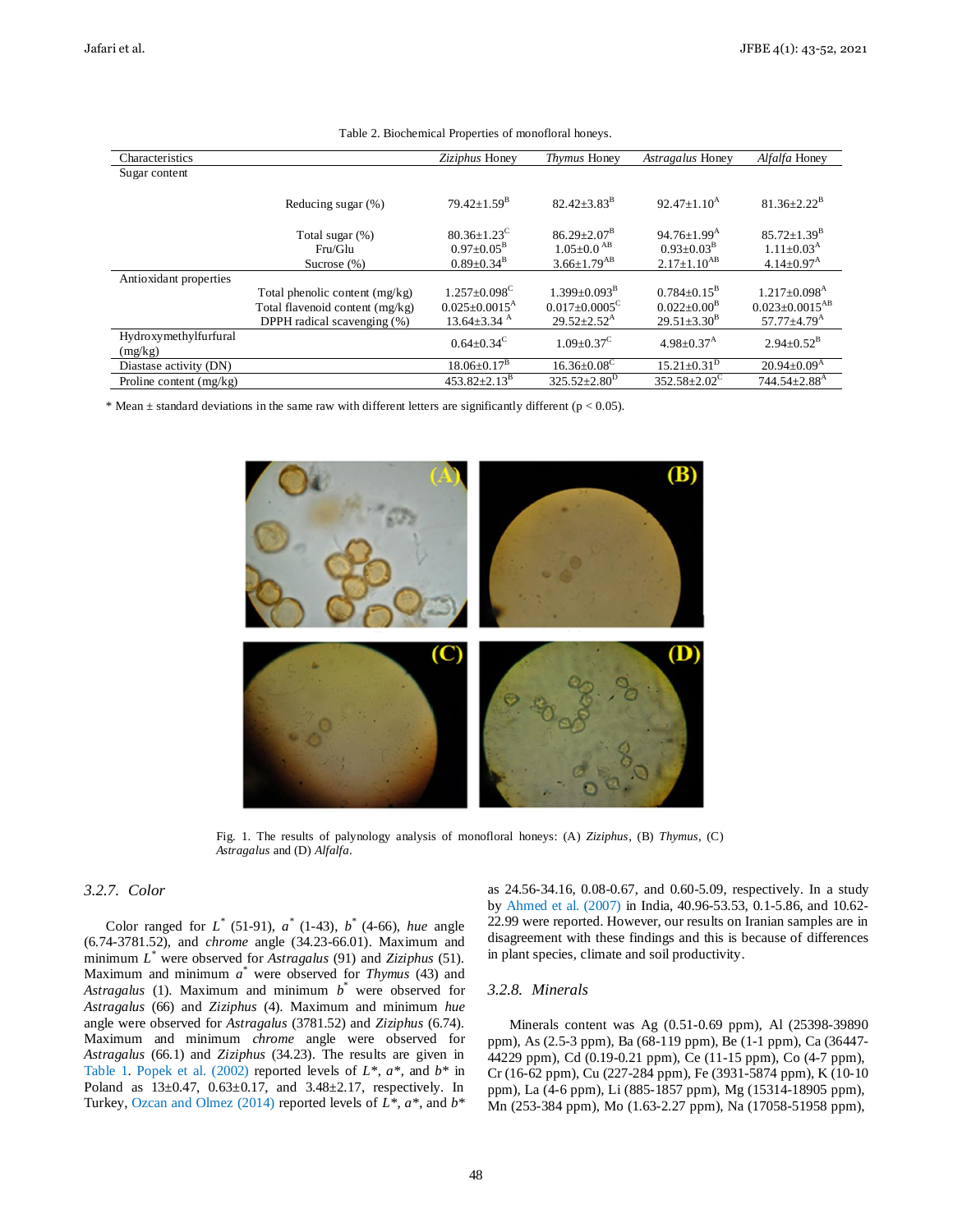Jafari et al. JFBE 4(1): 43-52, 2021

Ni (46-77 ppm), P (3-22856 ppm), Pb (17-63 ppm), S (2578-10477 ppm), Sb (0.95-1.07 ppm), Sc (1.1-1.3 ppm), Sr (163-782 ppm), Th (5.4-6.9 ppm), Ti (185-211 ppm), U (5-5 ppm), V (6-7 ppm), Y (6- 9 ppm),Yb (0.7-0.9 ppm), Zn (215-351 ppm), and Zr (65-85 ppm) (Table 1). Moniruzzaman et al. (2014) reported Malaysian minerals of As (9.41 ppm), Pb (9.17 ppm), Cu (49.48 ppm), Cd (9.89 ppm), Co (19.71 ppm), Na (49.25 ppm), K (49.85 ppm), Fe (49.09 ppm), Mg (49.91 ppm), Ca (19.76 ppm), and Zn (19.81 ppm). Emmertz et al. (2010) found minerals in New Zealand as Al (6.6 ppm), As (0.08 ppm), B (4.42 ppm), Pb (0.017 ppm), Cu (0.25 ppm), Cd (0.149 ppm), Cr (0.37 ppm), Na (23.93 ppm), K (1053.2 ppm), Fe (1.706 ppm), Mg (24.75 ppm), Mn (1.04 ppm), Mo (1.01 ppm), Ca (50.92 ppm), Ni (0.23 ppm), P (46.04 ppm), S (28.34 ppm), and Zn (1.18 ppm). Cavalcanti et al. (2013) reported mineral contents in Brazil as Cu (0.43 ppm), Cr (77.17 ppm), Na (15.06 ppm), K (310.30 ppm), Fe (1.58 ppm), Mg (13.53 ppm), Mn (0.80 ppm), Ca (62.00 ppm), Se (4.31 ppm), and Zn (0.56 ppm). However, our results on Iranian samples are in disagreement with these findings and this is because of differences in plant species, climate and soil productivity.

#### *3.3. Sugar content*

#### *3.3.1. Reducing sugar content before hydrolysis*

Measuring the amount of reducing sugars is very useful in distinguishing nectar honey from honeydew (Dżugan et al., 2020). Reducing sugar content before hydrolysis was in the range of 92.47-79.42% for *Astragalus*, *Thymus*, *Alfalfa*, and *Ziziphus*. Maximum and minimum sugar content were observed for *Astragalus* (92.47±1.10%) and *Ziziphus* (79.42±1.59%), respectively (Table 2).

## *3.3.2. Reducing sugar content after hydrolysis*

Reducing sugar content after hydrolysis was in the range of 94.76-80.36% for *Astragalus*, *Thymus*, *Alfalfa*, and *Ziziphus*. Maximum and minimum sugar content were observed for *Astragalus* (94.76±1.99%) and *Ziziphus* (80.36±1.23%), respectively (Table 2).

#### *3.3.3. Fructose to glucose ratio*

The average ratio of fructose to glucose is 1 up to 1.2 and depends on the plant origin of honey nectar. The higher value of this ratio cause to delay of the honey crystallizes (Dżugan et al., 2020). Fructose-Glucose ratio was in the range of 1.11-0.93 for *Alfalfa*, *Thymus*, *Ziziphus*, and *Astragalus*. Maximum and minimum Fructose-Glucose ratio was observed for *Alfalfa* (1.11±0.03) and *Astragalus* (0.95±0.03), respectively (Table 2). Fructose-Glucose ratio was reported in other studies as follows: Daniel et al. (2009) in Romania (0.81-1.57); Serem and Bester (2012) in South Africa (0.85-1.31); Yardibi and Gumus (2010) in Turkey (0.91-1.42). Our results for Iranian samples are in agreement with these findings.

## *3.3.4. Sucrose*

Sucrose was in the range of 4.14-0.89% for *Alfalfa*, *Thymus*, *Astragalus*, and *Ziziphus*. Maximum and minimum Sucrose were observed for *Alfalfa* (4.14±0.97%) and *Ziziphus* (0.89±0.34%), respectively (Table 2). Sucrose was reported in other studies as follows: Buba et al.  $(2013)$  in Nigeria  $(1.84\pm0.79\%)$ , Martos et al. (2010) in Mexico (2.93%), and Solayman et al. (2016) in Malaysia  $(3.19\pm3.81\%)$ . This is in agreement with our results.

## *3.4. Antioxidant properties*

#### *3.4.1. Total phenol*

Total phenol was in the range of 0.784-1.399 (mg/kg) for *Thymus*, *Ziziphus*, *Alfalfa*, and *Astragalus*. Maximum and minimum phenol were observed for *Thymus* (1.399±0.93 mg/kg) and *Astragalus* (0.784 ±0.151 mg/kg), respectively (Table 2). Total phenol was examined in other studies and was found to be  $580.03 \pm 0.38$  (mg/kg) and in the study by Moniruzzaman et al. (2013) on Gelam, Longan, Rubber tree and Sourwood monofloral honeys in Bangladesh;  $31.72 \pm 80.11$  (mg/kg) in the study by Krpan et al.  $(2009)$  on Acacia honey; 199.20 $\pm$ 135.23 (mg/kg) in the study by Moniruzzaman et al. (2014) in Bangladesh. Zahir Hussein et al. (2011) also studied Gelam and Nenas monofloral honey in Malaysia and reported total phenol levels of 8.47, 41.76, 3.62, and 21.60 (mg/kg) for concentrations of 0.1-0.4, respectively. Total phenol content in our samples was lower than these studies and this is because of differences in plant species, climate and soil productivity.

## *3.4.2. Total flavonoid*

Total flavonoid was in the range of 0.017-0.025 (mg/kg) for *Ziziphus*, *Alfalfa*, *Astragalus*, and *Thymus*. Maximum and minimum flavonoid contents were observed for *Ziziphus* (0.025±0.0015 mg/kg) and *Thymus* (0.017 ±0.0005 mg/kg), respectively (Table 2). Total flavonoid was examined in other studies and was found to be  $156.82 \pm 0.47$  (mg/kg) and in the study by Moniruzzaman et al. (2013) on Gelam, Longan, Rubber tree and Sourwood monofloral honeys in Bangladesh; 46.73±34.16 (mg/kg) in the study by Moniruzzaman et al. (2014) in Bangladesh. Zahir Hussein et al. (2011) also studied Gelam and Nenas monofloral honey in Malaysia and reported total flavonoid levels of 1.47-4.94 (mg/kg) and 1.23-4.52 (mg/kg) for concentrations of 0.1-0.4, respectively. Total flavonoid content in our samples was lower than these studies and this is because of differences in plant species, climate and soil productivity.

## *3.4.3. DPPH free radical scavenging*

DPPH content was in the range of 13.64-57.77% for *Alfalfa*, *Thymus*, *Astragalus*, and *Ziziphus*. Maximum and minimum DPPH content were observed for *Alfalfa* (57.77±4.79%) and *Ziziphus* (13.64 ±3.34%), respectively (Table 2). DPPH content was examined in other studies and was found to be 59.26±3.77 % and in the study by Moniruzzaman et al. (2013) on Gelam, Longan, Rubber tree and Sourwood monofloral honeys in Bangladesh; 36.95±20.53% in the study by Moniruzzaman et al. (2014) in Bangladesh. Zahir Hussein et al. (2011) also studied Gelam and Nenas monofloral honey in Malaysia and reported DPPH content of 31.46-76.29% and 3.69-28.67% for concentrations of 0.1-0.4, respectively. Our results for DPPH content are in agreement with these findings.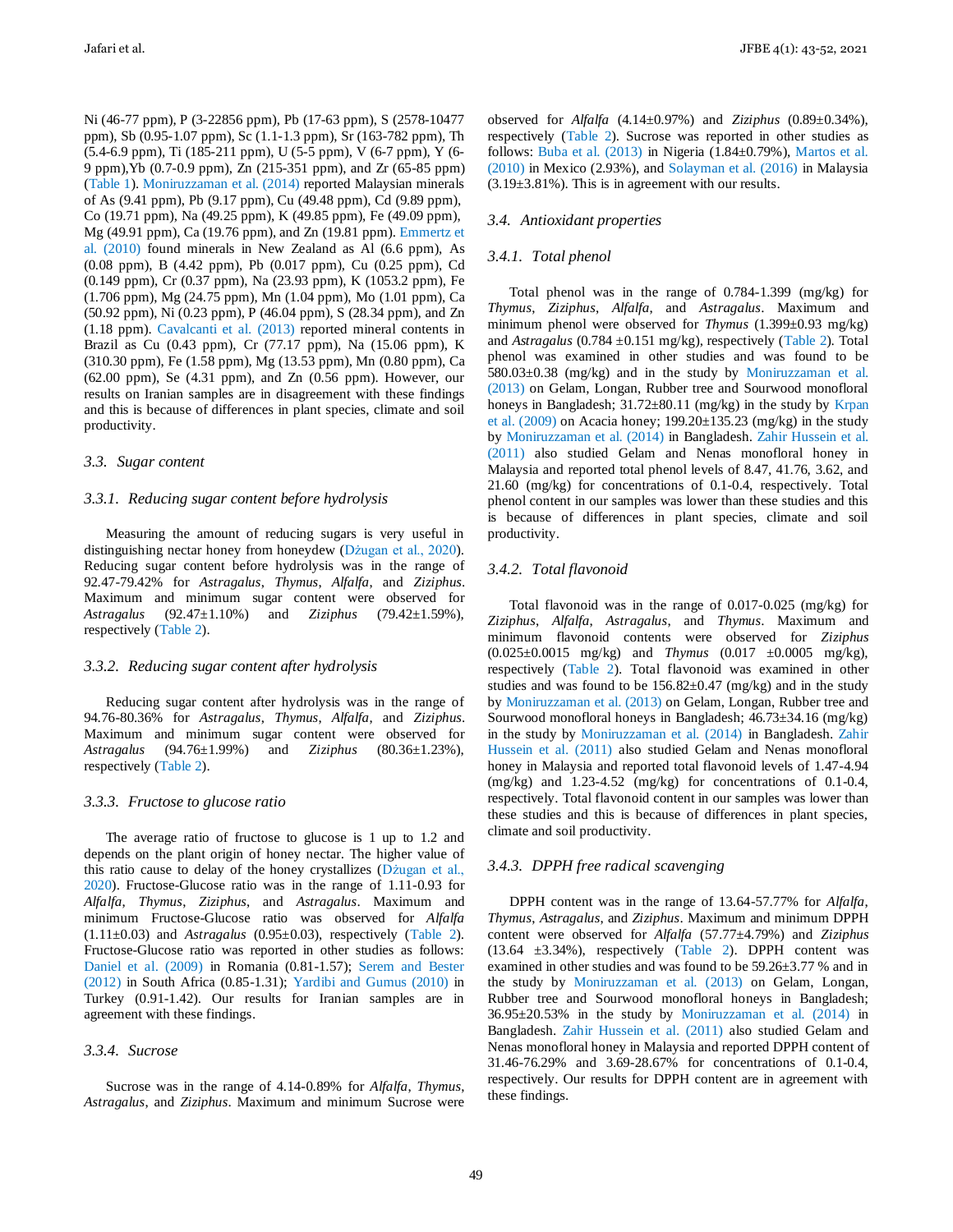## *3.5. HMF content*

HMF content is used as an indicator to determine the freshness and intensity of the thermal process applied. Hydroxymethylfurfural is the breakdown product of fructose, the production process of which depends on pH and temperature. Because the pH of honey is higher than the pH of honey of flower origin, the rate of HMF formation in honey of flower origin is higher than that of honey. In fresh honey, this substance is present in very small amounts and its concentration increases with honey storage (Dżugan et al., 2020). HMF content was in the range of 0.64-4.98 mg/kg for *Astragalus*, *Alfalfa*, *Thymus*, and *Ziziphus*. Maximum and minimum HMF content were observed for *Astragalus* (4.98±0.37 mg/kg) and *Ziziphus* (0.64±0.34 mg/kg), respectively (Table 2). HMF content in other studies was 9.41 mg/kg in the study by Silva et al. (2009) on Eucalyptus honey in Portugal; 3.91 (mg/kg) in the study by Hasan (2013) in Iraq; 31.28 mg/kg in the study by Ozcan and Olmez (2014) in Turkey. HMF content in our samples was lower than these studies and this is because of differences in plant species, climate and soil productivity.

## *3.6. Diastase activity*

Diastasis is a natural enzyme in honey. Diastasis activity mainly indicates the freshness of honey and therefore the level of diastasis is considered as an indicator to determine the intensity of the applied thermal process. Of course, the amount of honey diastasis depends on the type of flower and can be reduced during storage at normal temperatures (Dżugan et al., 2020). Diastase activity was in the range of 15.21-20.94 DN for *Alfalfa*, *Ziziphus*, *Thymus*, and *Astragalus*. Maximum and minimum diastase activity were observed for *Alfalfa* (20.94±0.09 DN) and *Astragalus* (15.21±0.31 DN), respectively (Table 2). Tosi et al. (2008) reported diastase activity of 11.2-25.8 DN in Argentina. Ahmed et al. (2013) was 7.3-26 DN in Algeria. Our results were in agreement with these findings.

#### *3.7. Proline content*

Proline content was in the range of 325.5-744.54 mg/kg for *Alfalfa*, *Ziziphus*, *Astragalus*, and *Thymus*. Maximum and minimum proline contents were observed for *Alfalfa* (744.54±2.88 mg/kg) and *Thymus* (325.52±2.80 mg/kg), respectively (Table 2). Muli et al. (2007) studied proline content in Kenya and reported 20.83-300.6 (mg/kg). Darvishzadeh et al. (2015) found proline content of 324-368.7 mg/kg in Iran. It was also reported by Manikis and Thrasyvoulou (1995) to be 326-790 mg/kg in Greece. Our results were in agreement with these findings.

## *3.8. Rheological properties*

#### *3.8.1. Surface stickiness*

Surface stickiness was in the range of 29.143-83.805 g for *Ziziphus*, *Astragalus*, *Thymus* and *Alfalfa*. Maximum and minimum surface stickiness were observed for *Ziziphus* (83.805 g) and *Alfalfa* (29.143 g), respectively (Fig. 2A). Surface stickiness in the study by Amiry et al. (2017) was 0.139-0.159 g in Iran. Our results

are not in agreement with other findings. This is explained by quality and moisture content of honey samples.

#### *3.8.2. Stringiness*

Stringiness was in the range of 22.86-40.14 mm for *Ziziphus*, *Astragalus*, *Thymus*, and *Alfalfa*. Maximum and minimum stringiness were observed for *Ziziphus* (40.14 mm) and *Alfalfa* (22.86 mm), respectively (Fig. 2B). Stringiness in the study by Amiry et al. (2017) was 21.124-17.430 mm in Iran. Our results are not in agreement with other findings. This is explained by quality and moisture content of honey samples.



Fig. 2. Rheological properties: (A) Surface stickiness (g) and (B) Stringiness (mm) of monofloral honeys.

## **4. Conclusion**

In this study, physicochemical, biochemical, antioxidant, and rheological properties of Iranian monofloral honey were characterized comprehensively. Results indicated that monofloral honey had high quality and had international standards. Therefore, this valuable product can be exported to different countries. It is also recommended to evaluate the health effects of Iranian monofloral honey for the treatment of various diseases.

## **Acknowledgment**

The authors gratefully acknowledge Saba Institute of Higher Education and Urmia University to provide equipment and facilities for this research.

# **Conflict of interest**

Authors declare no conflicts of interest.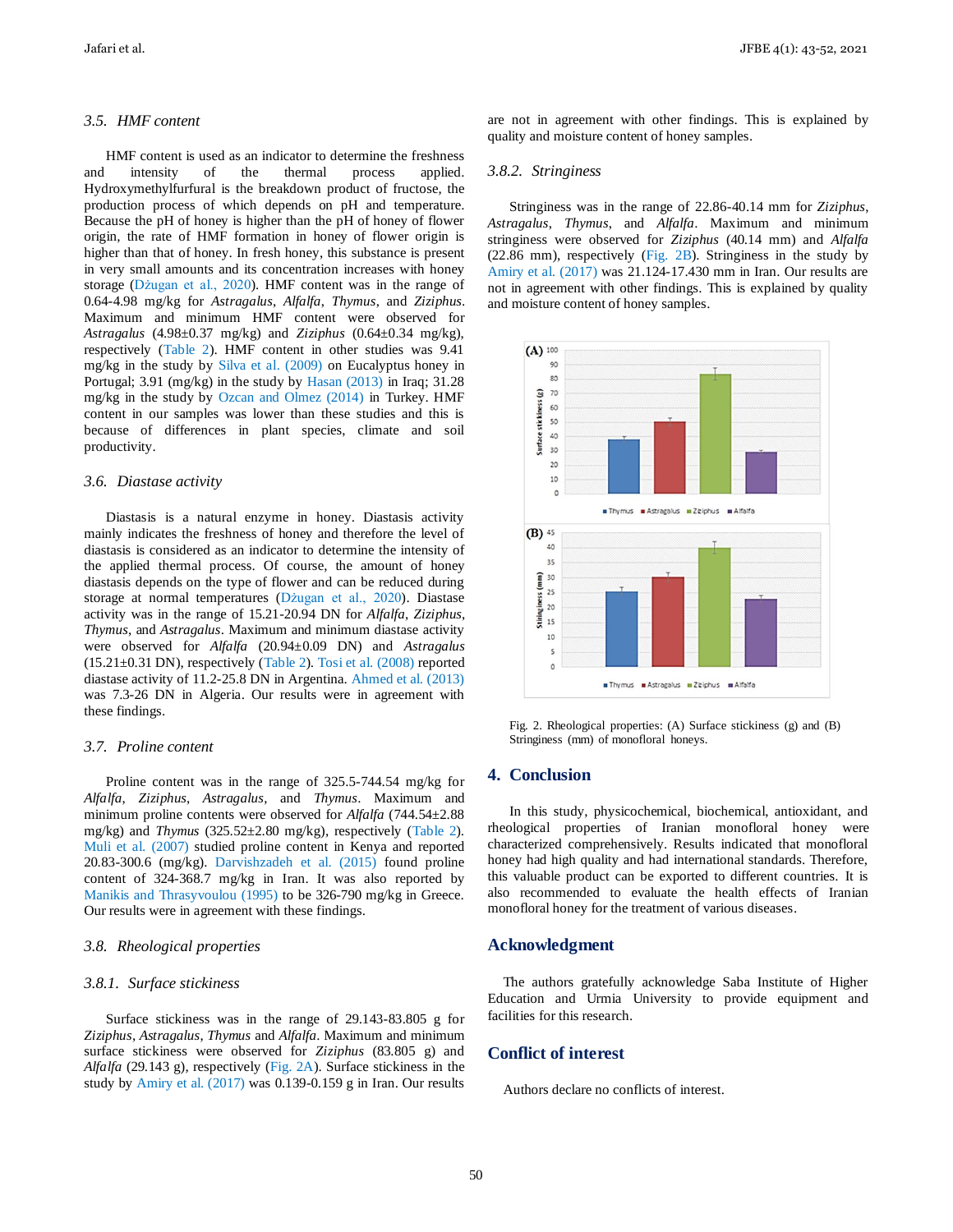## **References**

- Adenekan, M. O., Amusa, N. A., Lawal, A. O., & Okpeze, V. E. (2010). Physico-chemical and microbiological properties of honey samples obtained from Ibadan. *Journal of Microbiology and Antimicrobials*, *2*(8), 100-104.
- Akbari, E., Baigbabaei, A., & Shahidi, M. (2020). Determination of the floral origin of honey based on its phenolic profile and physicochemical properties coupled with chemometrics. *International Journal of Food Properties*, *23*(1), 506-519.
- Ahmed, M., Djebli, N., Aissat, S., Khiati, B., Meslem, A., & Bacha, S. (2013). In vitro activity of natural honey alone and in combination with curcuma starch against Rhodotorula mucilaginosa in correlation with bioactive compounds and diastase activity. *Asian Pacific journal of tropical biomedicine*, *3*(10), 816-821.
- Amiry, S., Esmaiili, M., & Alizadeh, M. (2017). Classification of adulterated honeys by multivariate analysis. *Food chemistry, 224*, 390- 397.
- Amiri, S., Mokarram, R. R., Khiabani, M. S., Bari, M. R., & Khaledabad, M. A. (2019a). Exopolysaccharides production by *Lactobacillus acidophilus* LA5 and *Bifidobacterium animalis* subsp. lactis BB12: optimization of fermentation variables and characterization of structure and bioactivities. *International journal of biological macromolecules*, *123*, 752-765.
- Amiri S, Rezayi mokarram R, Sowti Khiabani M, Rezazadeh Bari M, Alizadeh M. (2019b). Development of the antioxidant activity in cheese whey and milk permeate using *Lactobacillus acidophilus* LA5 and *Bifidobacterium animalis* subsp. *lactis* BB12. *FSCT. 16* (91) :65- 79. URL: http://fsct.modares.ac.ir/article-7-33907-en.html
- AOAC. 2000. *Official Methods of Analysis*, 17th Ed., Association of Official Analytical Chemists, Inc., Arlington, VA.
- Ahmed, J., Prabhu, S. T., Raghavan, G. S. V., & Ngadi, M. (2007). Physico-chemical, rheological, calorimetric and dielectric behavior of selected Indian honey. *Journal of Food Engineering*, *79*(4), 1207- 1213.
- Buba, F., Gidado, A., & Shugaba, A. (2013). Analysis of biochemical composition of honey samples from North-East Nigeria. *Biochemistry & Analytical Biochemistry*, *2013*.
- Chirife, J., Zamora, M. C., & Motto, A. (2006). The correlation between water activity and moisture in honey: Fundamental aspects and application to Argentine honeys. *Journal of Food Engineering*, *72*(3), 287-292.
- Diez, M., Andres, C., Terrab, A. (2004). Physicochemical parameters and pollen analysis of Moroccan honeydew honeys. *International Journal of Food Science and Technology*, 39*,* 167–176.
- Darvishzadeh, A. (2015). Effect of proline as a nutrient on hypopharyngeal glands during development of Apis mellifera (Hymenoptera: Apidae). *Arthropods*, *4*(4), 137.
- Daniel. D., Liviu Al. M., Moise. A., Bobis. O., Laslo. L., Bogdanov. S. (2009). Physico-chemical and bioactive properties of different floral origin honeys from Romania*. Food Chemistry* 112, 863–867.
- Dżugan, M., Grabek-Lejko, D., Swacha, S., Tomczyk, M., Bednarska, S., & Kapusta, I. (2020). Physicochemical quality parameters, antibacterial properties and cellular antioxidant activity of Polish buckwheat honey. *Food Bioscience*, *34*, 100538.
- Emmertz, A. (2010). Mineral composition of New Zealand monofloral honeys.
- Farooq, R., Majid, S., Hanif, A., Ashraf, A., & Khan, A. (2020). Different Types of Honey and Their Properties. In *Therapeutic Applications of Honey and its Phytochemicals* (pp. 261-278). Springer, Singapore.
- Hasan, S. H. (2013). Effect of storage and processing temperature on honey quality. *Journal of University of Babylon for Pure and Applied Sciences*, *21*(6), 2244–2253.
- Hussein, S. Z., Yusoff, K. M., Makpol, S., & Yusof, Y. A. M. (2011). Antioxidant capacities and total phenolic contents increase with gamma irradiation in two types of Malaysian honey. *Molecules*, *16*(8), 6378-6395.
- Krpan, M., Marković, K., Šarić, G., Skoko, B., Hruškar, M., & Vahčić, N. (2009). Antioxidant activities and total phenolics af acacia honey. *Czech journal of food sciences*, *27*(SI 1), S245–S247.
- Manu Kumar, H. M., Ananda, A. P., & Vishwanathan, D. (2013). Study of Physicochemical parameters and Antioxidant in Honey collected from different locations of India. *International Journal of Pharmacy & Life Sciences*, *4*(12), 3159–3165.
- Moniruzzaman, M., Chowdhury, M. A. Z., Rahman, M. A., Sulaiman, S. A., & Gan, S. H. (2014). Determination of mineral, trace element, and pesticide levels in honey samples originating from different regions of Malaysia compared to Manuka honey. *BioMed research international*, *2014*, 359890.
- Meda, A., Lamien, C. E., Millogo, J., Romito. M., & Nacoulma, O. G. (2005). Physicochemical Analyses of Burkina Fasan Honey*. Acta Veterinaria Brno*, *74*, 147-152.
- Muli, E., Munguti, A., & Raina, S. K. (2007). Quality of honey harvested and processed using traditional methods in rural areas of Kenya. *Acta Veterinaria Brno*, *76*(2), 315-320.
- Moniruzzaman, M., Sulaiman, S. A., Khalil, M. I., & Gan, S. H. (2013). Evaluation of physicochemical and antioxidant properties of sourwood and other Malaysian honeys: a comparison with manuka honey. *Chemistry Central Journal*, *7*(1), 1.
- Moniruzzaman, M., Yung A. C., Rao, P. V., Hawlader, M. N. I., Azlan, S. A. B. M., Sulaiman, S. A., & Gan, S. H. (2014). Identification of phenolic acids and flavonoids in monofloral honey from Bangladesh by high performance liquid chromatography: determination of antioxidant capacity. *BioMed research international*, *2014*, 737490.
- Nasrolahi, O., Amiry, S., Heidari, R. & Rahmani, F. (2013). Physicochemical properties of natural honey from Ilam and its effect on oxidative stress in streptozotocin-induced diabetic rats.  $2<sup>nd</sup>$  National Congress on Medicinal Plants. May 2013, Tehran.
- Owayss, A. A. (2005). Physicochemical analysis for standardizing quality criteria of Libyan Eucalyptus (*Eucalyptus* sp.) honey. *Egyptian Journal of Applied Sciences*, *20*, 247-255.
- Popek, S. (2002). A procedure to identify a honey type. *Food Chemistry*, *79*(3), 401-406.
- Serem. J. C., Bester. M. J. (2012). Physicochemical properties, antioxidant activity and cellular protective effects of honeys from southern Africa. *Food Chemistry* 133, 1544–1550.
- Santos, F. K., Dantas Filho, A. N., Leite, R. H., Aroucha, E. M., Santos, A. G., & Oliveira, T. A. (2014). Rheological and some physicochemical characteristics of selected floral honeys from plants of caatinga. *Anais da Academia Brasileira de Ciências*, *86*(2), 981-994.
- Solayman, M., Islam, M., Paul, S., Ali, Y., Khalil, M., Alam, N., & Gan, S. H. (2016). Physicochemical Properties, Minerals, Trace Elements, and Heavy Metals in Honey of Different Origins: A Comprehensive Review. *Comprehensive Reviews in Food Science and Food Safety*, *15*(1), 219-233.
- Sancho, M. T., Muniategui, S., Huidobro, J. F., & Simal, J. (1992). Evaluating soluble and insoluble ash, alkalinity of soluble and insoluble ash and total alkalinity of ash in honey using electrical conductivity measurements at 20 C. *Apidologie*, *23*(4), 291-297.
- Silva, L. R., Videira, R., Monteiro, A. P., Valentão, P., & Andrade, P. B. (2009). Honey from Luso region (Portugal): Physicochemical characteristics and mineral contents. *Microchemical Journal*, *93*(1), 73-77.
- Terrab, A., Dıez, M. J., & Heredia, F. J. (2003). Palynological, physicochemical and colour characterization of Moroccan honeys: III. Other unifloral honey types. *International Journal of Food Science and Technology*, *38*, 395–402.
- Tosi, E., Martinet, R., Ortega, M., Lucero, H., & Ré, E. (2008). Honey diastase activity modified by heating. *Food chemistry*, *106*(3), 883- 887.
- Thrasyvoulou, A., & Manikis, J. (1995). Some physicochemical and microscopic characteristics of Greek unifloral honeys. *Apidologie*, *26*, 441-452.
- Terrab, A., Recamales, A. F., Hernanz, D., & Heredia, F. J. (2004). Characterisation of Spanish thyme honeys by their physicochemical characteristics and mineral contents. *Food Chemistry*, *88*(4), 537-542.